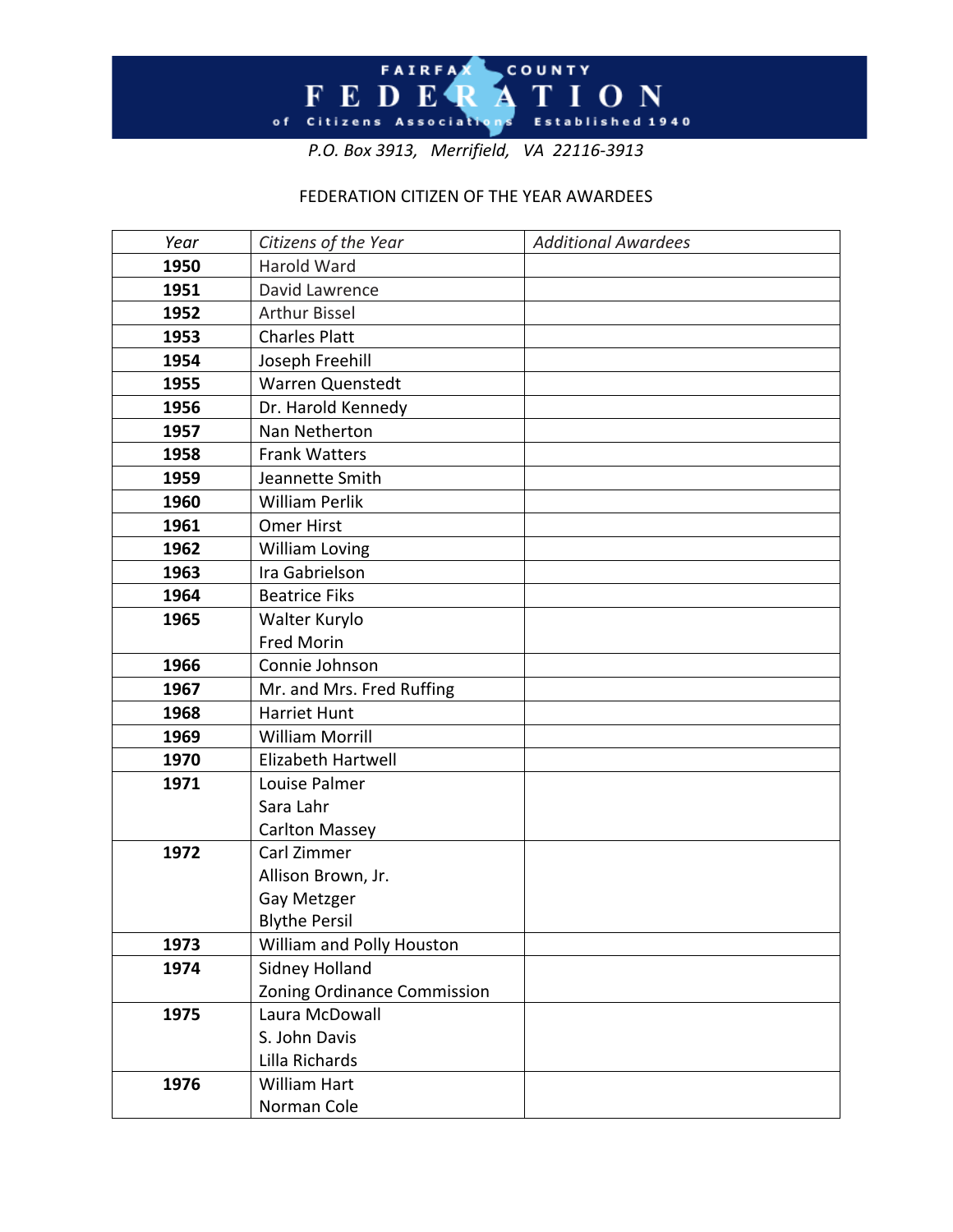| 1977 | Vivian Watts               |  |
|------|----------------------------|--|
| 1978 | Gerald Hopkin              |  |
|      | <b>Omer Hirst</b>          |  |
| 1979 | James Goins                |  |
|      | Max K. Hinds               |  |
|      | Joseph T. Flakne           |  |
| 1980 | John Lynch                 |  |
|      | Louis Guy                  |  |
|      | Alton C. Hlavin            |  |
| 1981 | <b>Carrington Williams</b> |  |
|      | Pat Watt                   |  |
|      | Maya Huber                 |  |
| 1982 | Mary Grace Lintz           |  |
|      | Toni Winters McMahon       |  |
|      | <b>Marty Tredwell</b>      |  |
| 1983 | Eleanor Kennedy            |  |
|      | Michael Horwatt            |  |
|      | James and Meg Pickford     |  |
|      | Barbara Shanahan           |  |
| 1984 | Toni Winters McMahon       |  |
|      | Barbara J. Fried           |  |
|      | Jean R. Packard            |  |
| 1985 | Jean R. Packard            |  |
|      | <b>William Bestimt</b>     |  |
|      | Marie T. Lewis             |  |
| 1986 | James Rees                 |  |
|      | Kevin Bell                 |  |
|      | Sally B. Ormsby            |  |
| 1987 | Barbara Shanahan           |  |
|      | <b>Eleanor Duffield</b>    |  |
|      | Joseph Annunziata          |  |
| 1988 | Philip Reilly              |  |
|      | Marlene W. Blum            |  |
|      | Frederick M. Crabtree      |  |
|      | Caren Shumaker             |  |
| 1989 | J. Knox Singleton          |  |
|      | Judi S. Booe               |  |
|      | <b>Embrey Rucker</b>       |  |
|      | Suzanne Conrad             |  |
| 1990 | James Scott                |  |
|      | Jarold Kieffer             |  |
|      | Norma Hoffman              |  |
|      | Mary Nightlinger           |  |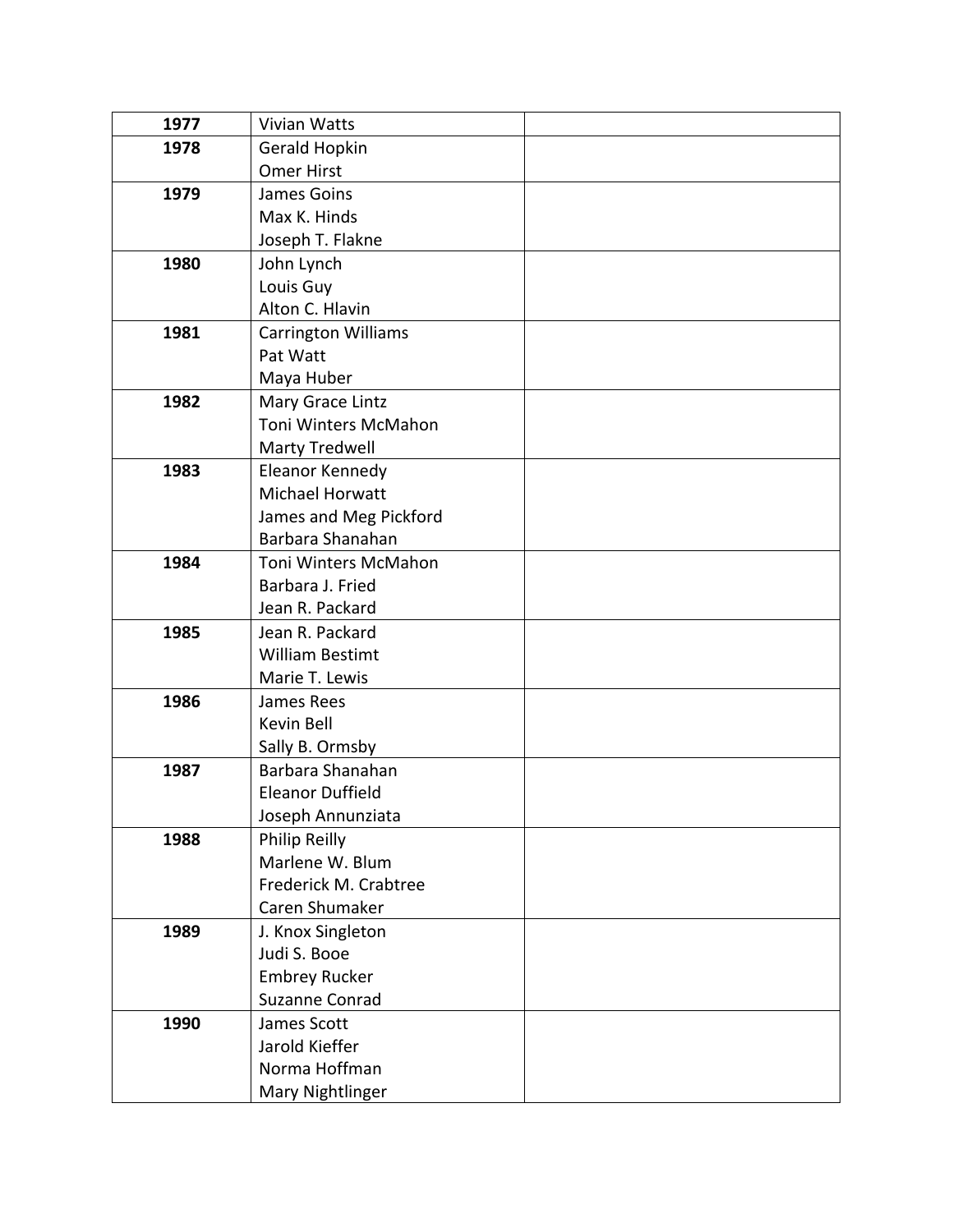| 1991 | George Barker                 |                                 |
|------|-------------------------------|---------------------------------|
|      | Harry Doyle, Jr.              |                                 |
|      | Shirley O. Nelson             |                                 |
|      | Mary Lee DiSpirito            |                                 |
| 1992 | Kathryn MacLane               |                                 |
|      | Les Dorson                    |                                 |
|      | Sharon Kelso                  |                                 |
| 1993 | Dr. Richard Ernst             |                                 |
|      | Tom Grubisich                 |                                 |
|      | Jinx Hazel                    |                                 |
|      | Jacqueline dcMoras Rosen      |                                 |
| 1994 | Martha Glennan                |                                 |
|      | Marilyn Gould                 |                                 |
|      | <b>Kay Brooks</b>             |                                 |
| 1995 | <b>Edward H. Bersoff</b>      | <b>Special Gratitude Award:</b> |
|      | Jerry Corbin                  | Nan and Ross Netherton          |
|      | Margaret Goralski             |                                 |
|      | <b>Kenton Pattie</b>          |                                 |
|      | Connie Houston                |                                 |
|      | Laura McDowall                |                                 |
| 1996 | Lilyan Spero                  |                                 |
|      | Alan E. Mayer                 |                                 |
|      | Aubrey D. Tarkington          |                                 |
| 1997 | Minerva Wilson Andrews        |                                 |
|      | Mildred Corbin                |                                 |
|      | Shirley O. Nelson             |                                 |
|      | Thomas E. Waldrop             |                                 |
| 1998 | Gerald T. Halpin              |                                 |
|      | Louise L. Meade               |                                 |
|      | Lawrence V. Fowler            |                                 |
| 1999 | Robert G. Hunt                |                                 |
|      | Celestino Beltrain            |                                 |
|      | Queenie Cox                   |                                 |
| 2000 | <b>Glenn and Betty Stroup</b> |                                 |
|      | <b>Richard Bliss</b>          |                                 |
|      | <b>Warren Cikins</b>          |                                 |
|      | Norma Hoffman                 |                                 |
| 2001 | Frank de la Fe,               |                                 |
|      | Michael Anzilotti             |                                 |
|      | Charles Creighton             |                                 |
| 2002 | Mary Anne Lecos               |                                 |
|      | Linda Bestimt                 |                                 |
|      | William P. Niedringhaus       |                                 |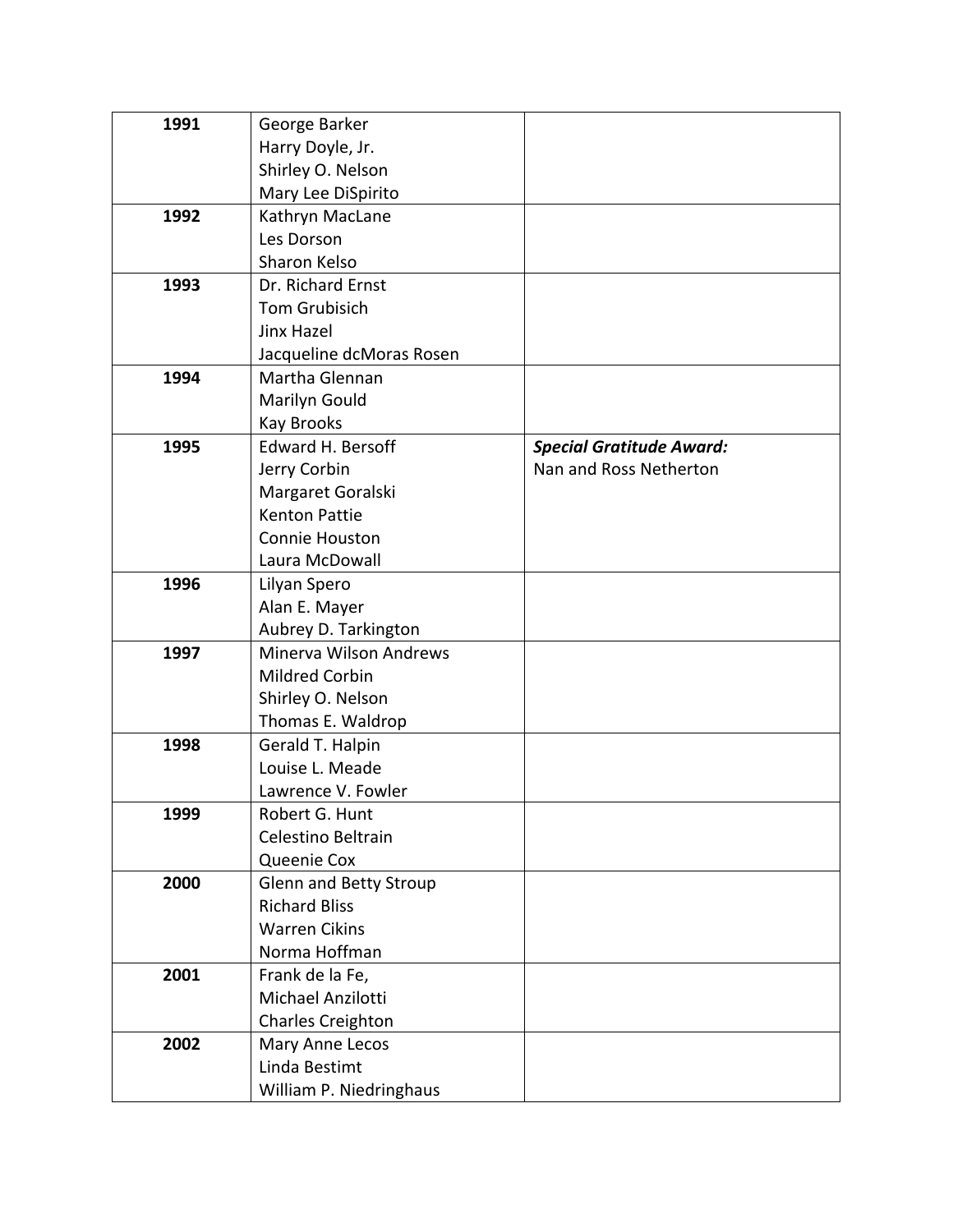|      | Occoquan Watershed Task Force |                                  |
|------|-------------------------------|----------------------------------|
| 2003 | Charles A. Veatch, II         | <b>Special Gratitude Award:</b>  |
|      | Joseph L. Ritchey             | <b>Judith Mueller</b>            |
| 2004 | Dr. G. Ray Worley             |                                  |
|      | Jennifer Cooper               |                                  |
|      | <b>Merrily Pierce</b>         |                                  |
| 2005 | Marlene Blum                  | <b>Special Gratitude Award:</b>  |
|      | <b>Bill and Janie Strauss</b> | C. Lee Fifer, Jr                 |
| 2006 | Sally B. Ormsby               |                                  |
|      | Lee A. Rau                    |                                  |
| 2007 | John Horesji                  |                                  |
| 2008 | Anne A. Andrews               |                                  |
|      | Linda Byrne                   |                                  |
|      | <b>Christine Morin</b>        |                                  |
| 2009 | M.L. Clark Tyler              |                                  |
|      | Harrison A. Glasgow           |                                  |
|      | James B. Southworth           |                                  |
|      | <b>Andrew Tener</b>           |                                  |
| 2010 | Mollie Morison-Loeffler       | <b>Special Gratitude Awards:</b> |
|      | Dr. Charles Dane              | Anthony H. Griffin               |
|      |                               | William D. Leco                  |
| 2011 | <b>Walter Alcorn</b>          | <b>Special Gratitude Award:</b>  |
|      | <b>Ellie Ashford</b>          | Suzanne F. Harsel                |
|      | Corazon Sandoval Foley        |                                  |
|      | Terrill D. Maynard            |                                  |
| 2012 | Peter Murphy                  | <b>Special Gratitude Award:</b>  |
|      | Rose Chu                      | <b>Kyle Talente</b>              |
|      | Phyllis Payne                 | Lifetime Achievement Award:      |
|      |                               | Katherine Hanley                 |
| 2013 | Janyce Hedetniemi             | <b>Special Gratitude Awards:</b> |
|      | Tena Bluhm                    | Jim Moran                        |
|      | Kathy Kaplan                  | Jim Scott                        |
|      |                               | Frank Wolf                       |
| 2014 | Michael O'Reilly              | <b>Special Gratitude Awards:</b> |
|      | Connie Hartke                 | Mike Frey                        |
|      | <b>Bruce Wright</b>           | Gerry Hyland                     |
|      |                               | Lifetime Achievement Award:      |
|      |                               | Mary Agee                        |
| 2015 | Olga Hernandez                | <b>Special Gratitude Award:</b>  |
|      | Doug Sanderson                | Sally Sibley                     |
|      | Jim Hart                      |                                  |
|      | <b>Phil Rosenthal</b>         |                                  |
|      | Shirley Ginwright             |                                  |